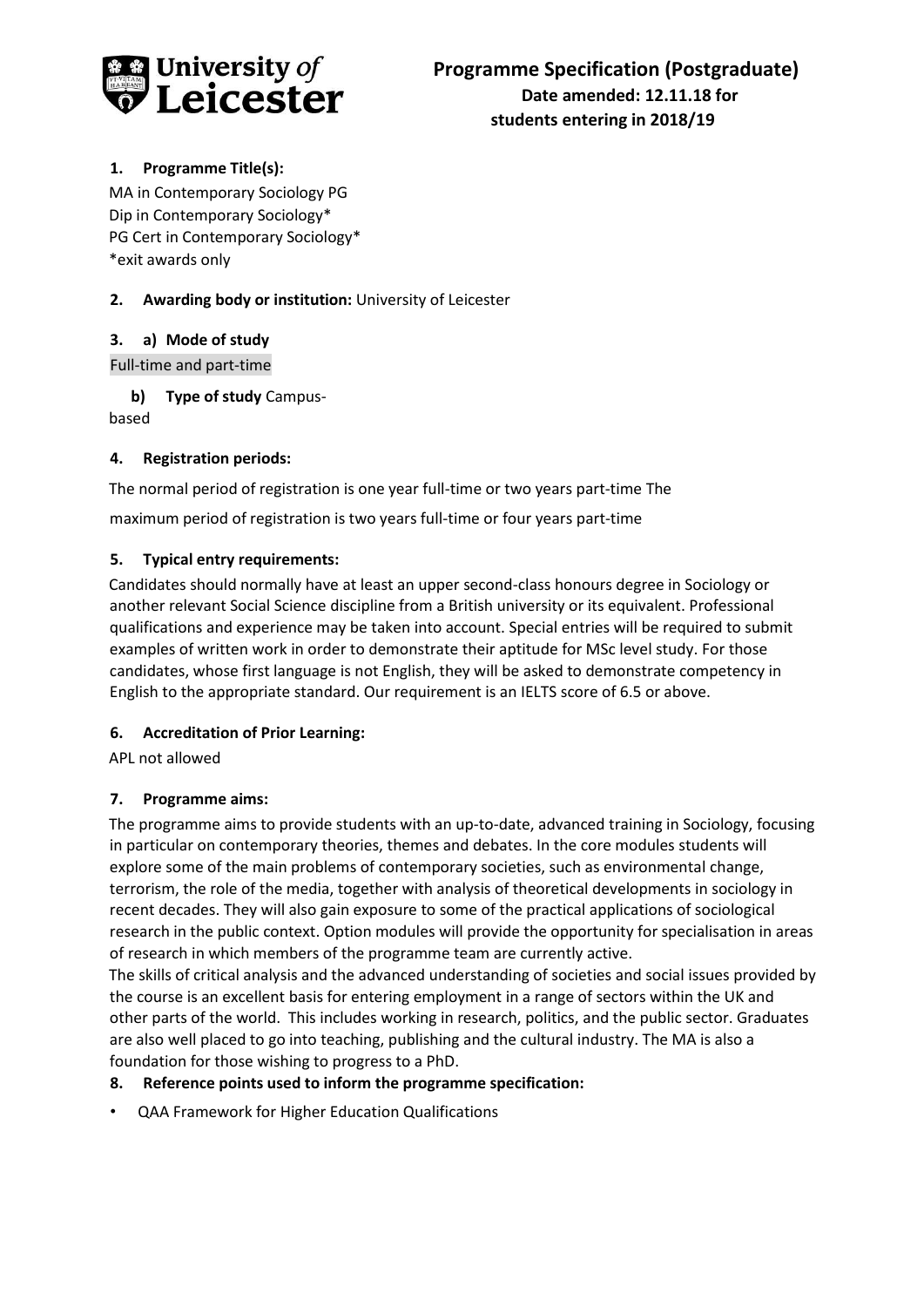- QAA Benchmark statements for sociology **[http://www.qaa.ac.uk/en/Publications/Documents/Subject-benchmark](http://www.qaa.ac.uk/en/Publications/Documents/Subject-benchmark-statement-Sociology.pdf)[statementSociology.pdf](http://www.qaa.ac.uk/en/Publications/Documents/Subject-benchmark-statement-Sociology.pdf)**
- University of Leicester Learning and Teaching Strategy **<http://www2.le.ac.uk/offices/sas2/quality/learnteach>**
- University Employability Strategy
- University of Leicester Periodic Development Review Report (February 2013)
- External Examiners' Reports
- First Destination Survey
- Previously accredited postgraduate programmes in Sociology at the University of Leicester (e.g. MSc in Social Research, MA in Civil Society).

#### **9. Programme Outcomes:**

| <b>Intended Learning</b><br><b>Outcomes</b>                                                                                                                                                                                             | <b>Teaching and Learning</b><br><b>Methods</b> | <b>How Demonstrated?</b>                                                                      |  |  |
|-----------------------------------------------------------------------------------------------------------------------------------------------------------------------------------------------------------------------------------------|------------------------------------------------|-----------------------------------------------------------------------------------------------|--|--|
| (a) Subject and Professional skills                                                                                                                                                                                                     |                                                |                                                                                               |  |  |
| <b>Knowledge</b>                                                                                                                                                                                                                        |                                                |                                                                                               |  |  |
| Advanced knowledge of<br>theories, debates and<br>themes in contemporary<br>sociology                                                                                                                                                   | Seminars and independent study                 | Essays and dissertation                                                                       |  |  |
| <b>Concepts</b>                                                                                                                                                                                                                         |                                                |                                                                                               |  |  |
| Enhanced knowledge of<br>sociological concepts and<br>their application to<br>contemporary matters                                                                                                                                      | Seminars and independent study                 | Essays; Reflective Portfolio,<br>Presentation, dissertation                                   |  |  |
| <b>Techniques</b>                                                                                                                                                                                                                       |                                                |                                                                                               |  |  |
| Competence in qualitative<br>data collection and data<br>analysis.<br>Conduct applied research<br>using the appropriate<br>research methods (MA only).<br>Ability to deal with ethical<br>issues inherent in the<br>research (MA only). | Seminars, independent study                    | Qualitative Data Analysis<br>Exercise, essays and<br>dissertation, Report on<br>Presentation. |  |  |
| <b>Critical analysis</b>                                                                                                                                                                                                                |                                                |                                                                                               |  |  |
| Ability to appreciate key<br>points of critique and<br>debate in modern sociology<br>and to relate these to social<br>issues                                                                                                            | Seminar discussions and<br>presentations       | Seminar participation, essays,<br>portfolios and dissertation                                 |  |  |
| <b>Presentation</b>                                                                                                                                                                                                                     |                                                |                                                                                               |  |  |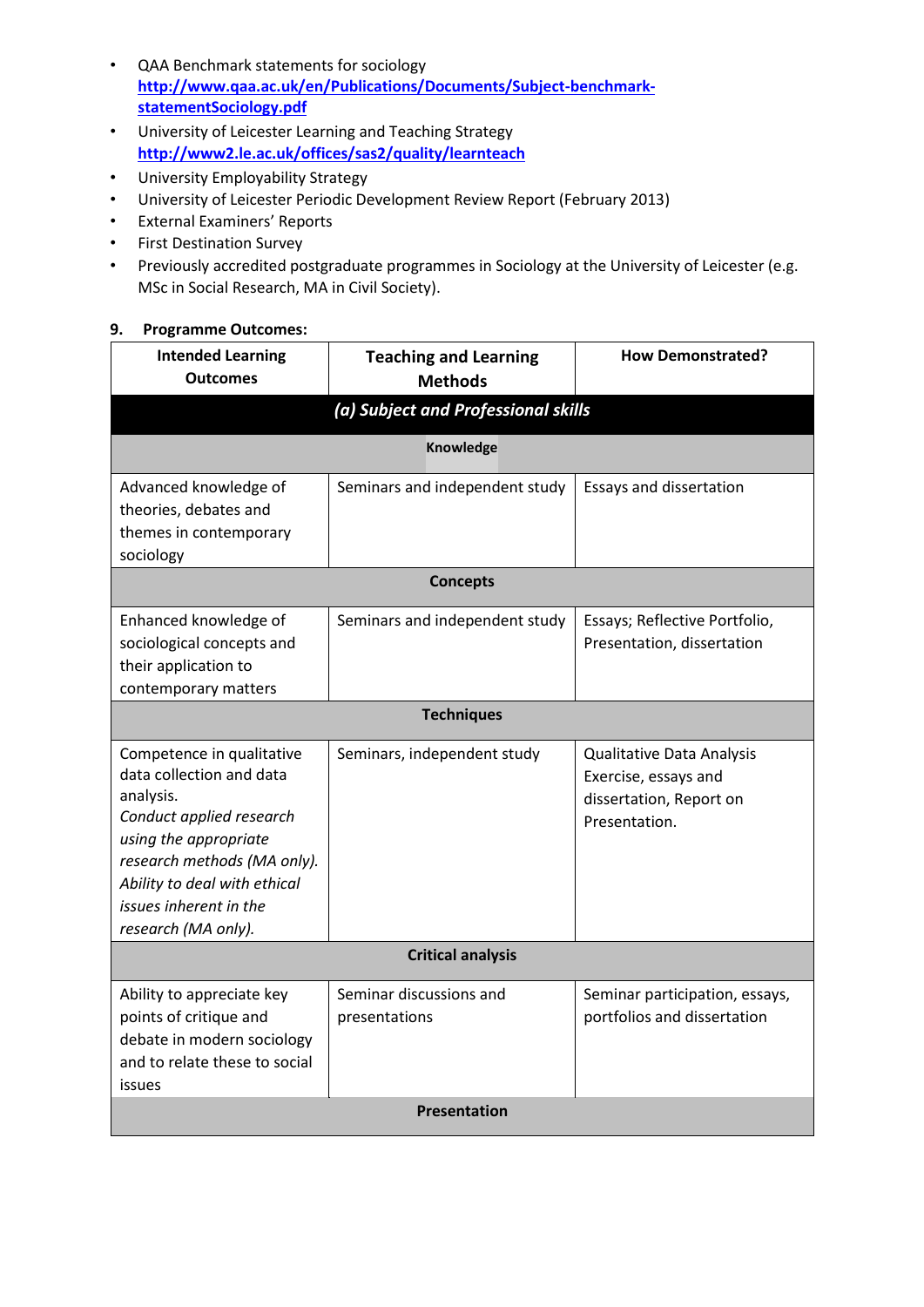| Ability to organise and     | Seminar discussions and | Essays, dissertation |
|-----------------------------|-------------------------|----------------------|
| present research material   | presentations           |                      |
| appropriate to the medium   |                         |                      |
| of assessment and the topic |                         |                      |
| addressed                   |                         |                      |

| <b>Intended Learning</b>                                                                                                          | <b>Teaching and Learning</b>      | <b>How Demonstrated?</b>                       |  |  |
|-----------------------------------------------------------------------------------------------------------------------------------|-----------------------------------|------------------------------------------------|--|--|
| <b>Outcomes</b>                                                                                                                   | <b>Methods</b>                    |                                                |  |  |
|                                                                                                                                   | <b>Appraisal of evidence</b>      |                                                |  |  |
| Ability to analyse and assess<br>the adequacy of theories,<br>concepts and data in the<br>context of specific social<br>problems. | Seminars and independent study    | Essays, research proposal, and<br>dissertation |  |  |
|                                                                                                                                   | (b) Transferable skills           |                                                |  |  |
|                                                                                                                                   | <b>Research skills</b>            |                                                |  |  |
| Advanced knowledge of                                                                                                             | Seminars and independent          | study Portfolios, essays and                   |  |  |
| specialized areas of                                                                                                              | dissertation contemporary         |                                                |  |  |
| sociological research                                                                                                             |                                   |                                                |  |  |
| <b>Communication skills</b>                                                                                                       |                                   |                                                |  |  |
| Ability to describe and                                                                                                           | Seminar discussions, dissertation | Seminar participation,                         |  |  |
| discuss theories, concepts                                                                                                        | supervision meetings              | Presentations, reflective                      |  |  |
| and research findings in                                                                                                          |                                   | portfolio.                                     |  |  |
| sociology                                                                                                                         |                                   |                                                |  |  |
|                                                                                                                                   | Data presentation                 |                                                |  |  |
| Ability to present ideas and                                                                                                      | Written feedback on               | Written assignments, statistical               |  |  |
| analysis in a concise and                                                                                                         | assignments, dissertation draft   | analysis exercise, dissertation                |  |  |
| critical fashion, drawing                                                                                                         | comments                          |                                                |  |  |
| upon the work of scholars in                                                                                                      |                                   |                                                |  |  |
| sociology.<br>Ability to structure in a                                                                                           |                                   |                                                |  |  |
| coherent way a large amount                                                                                                       |                                   |                                                |  |  |
| of data (MA only).                                                                                                                |                                   |                                                |  |  |
| <b>Information technology</b>                                                                                                     |                                   |                                                |  |  |
| Ability to use information                                                                                                        | Tutorial guidance, dissertation   | Written assignments, seminar                   |  |  |
| technology appropriately                                                                                                          | supervision, independent study    | presentations and                              |  |  |
| and correctly in support of                                                                                                       |                                   | accompanying report,                           |  |  |
| sociological study                                                                                                                |                                   | dissertation                                   |  |  |
| <b>Problem solving</b>                                                                                                            |                                   |                                                |  |  |
| Ability to locate, organize                                                                                                       | Seminars, dissertation            | Written assignments, research                  |  |  |
| and analyse complex                                                                                                               | supervision and independent       | proposal, dissertation                         |  |  |
| arguments and data to                                                                                                             | study                             |                                                |  |  |
| construct critical accounts.                                                                                                      |                                   |                                                |  |  |
| Ability to deal with ethical                                                                                                      |                                   |                                                |  |  |
| issues (MA only).                                                                                                                 |                                   |                                                |  |  |
| <b>Working relationships</b>                                                                                                      |                                   |                                                |  |  |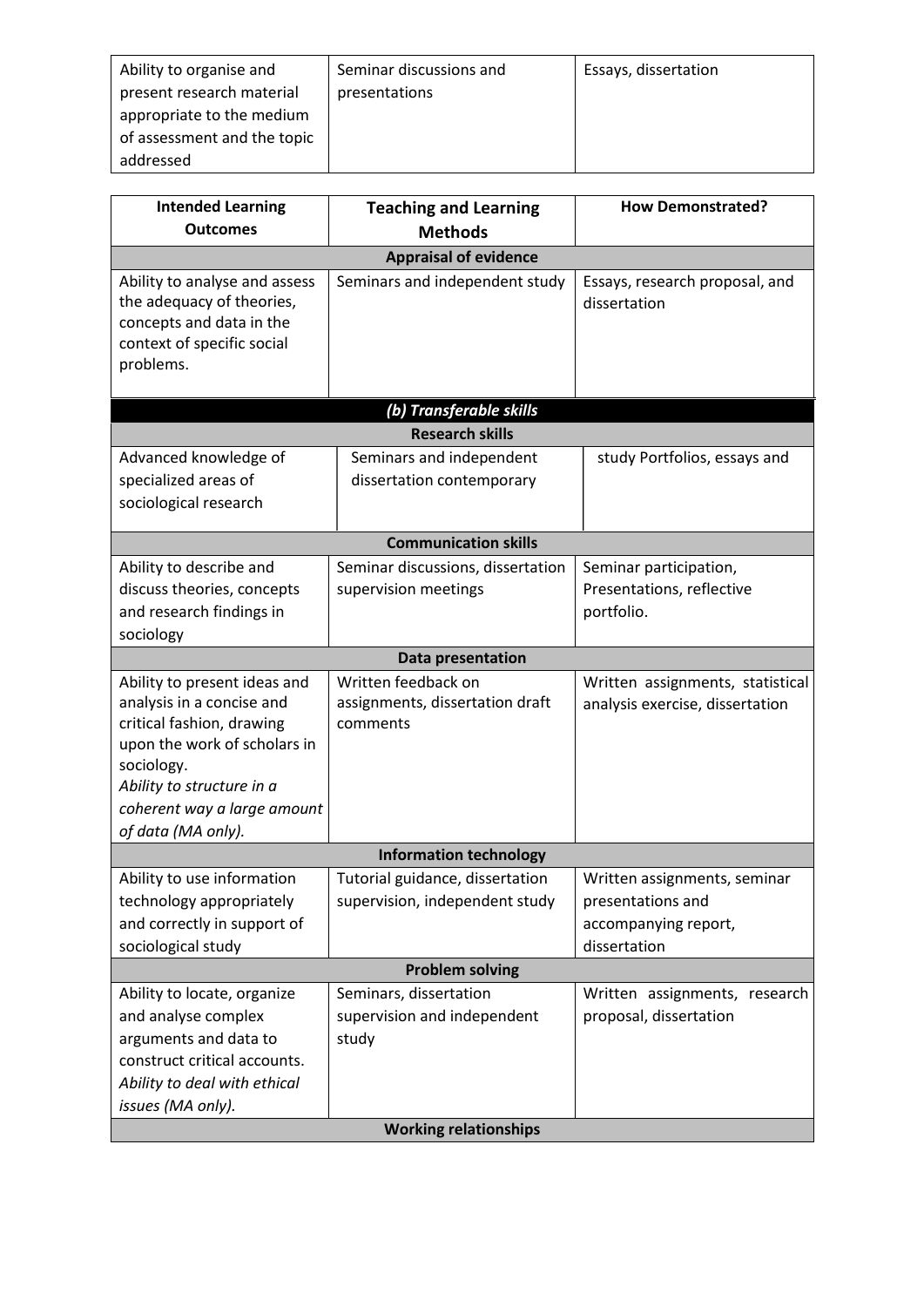| Ability to know when and                                                                                                                                                                                                                                                                     | Seminar presentations and                                                                                                   | Essays, reflective portfolio,                                                     |  |  |
|----------------------------------------------------------------------------------------------------------------------------------------------------------------------------------------------------------------------------------------------------------------------------------------------|-----------------------------------------------------------------------------------------------------------------------------|-----------------------------------------------------------------------------------|--|--|
| how to draw on the                                                                                                                                                                                                                                                                           | discussions                                                                                                                 | research proposal, seminar                                                        |  |  |
| knowledge and expertise of                                                                                                                                                                                                                                                                   |                                                                                                                             | presentations, dissertation                                                       |  |  |
| others                                                                                                                                                                                                                                                                                       |                                                                                                                             |                                                                                   |  |  |
| <b>Intended Learning</b>                                                                                                                                                                                                                                                                     | <b>Teaching and Learning</b>                                                                                                | <b>How Demonstrated?</b>                                                          |  |  |
| <b>Outcomes</b>                                                                                                                                                                                                                                                                              | <b>Methods</b>                                                                                                              |                                                                                   |  |  |
| <b>Managing learning</b>                                                                                                                                                                                                                                                                     |                                                                                                                             |                                                                                   |  |  |
| Ability to use different types<br>of knowledge and learning<br>methods in order to deal<br>with different research<br>questions.<br>Ability to identify, timetable<br>and complete a credible<br>advanced analytical project<br>and to reflect upon the<br>process and results (MA<br>only). | Participation in seminars and oral<br>presentations, written<br>assignments, dissertation<br>preparation, independent study | Seminar participation, research<br>proposal, written assignments,<br>dissertation |  |  |
| <b>Career management</b>                                                                                                                                                                                                                                                                     |                                                                                                                             |                                                                                   |  |  |
| Ability to relate the<br>knowledge and expertise<br>acquired in the programme<br>with a current or future<br>personal career plan.                                                                                                                                                           | Seminars and research<br>supervision                                                                                        | Written assignments, seminar<br>presentations, dissertation.                      |  |  |

**10. Special features:** None

### **11. Indications of programme quality:**

Staff with strong record in research and teaching in the fields of contemporary sociology and research methods. The quality of the MA Contemporary Sociology has been recognised by the external examiner and by students.

### **12. Scheme of Assessment**

The programme follows Senate Regulation 6 (Regulations governing Taught Postgraduate Programmes of Study, [Senate Regulations\).](http://www2.le.ac.uk/offices/sas2/regulations/general-regulations-for-taught-programmes)

### **13. Progression points**

The programme follows Senate Regulation 6 (Regulations governing Taught Postgraduate Programmes of Study, [Senate Regulations\).](http://www2.le.ac.uk/offices/sas2/regulations/general-regulations-for-taught-programmes)

In cases where a student has failed to meet a requirement to progress he or she will be required to withdraw from the course and a recommendation will be made to the Board of Examiners for an intermediate award where appropriate.

The progress of each student shall be considered by a Board of Examiners at the end of the taught component of the programme in June/July. The Board of Examiners shall determine whether a student is permitted to progress to the dissertation or research project. Where the structure of a programme is such that a student has already begun work on his/her dissertation or research project, the Board of Examiners shall determine whether the student may continue with this work.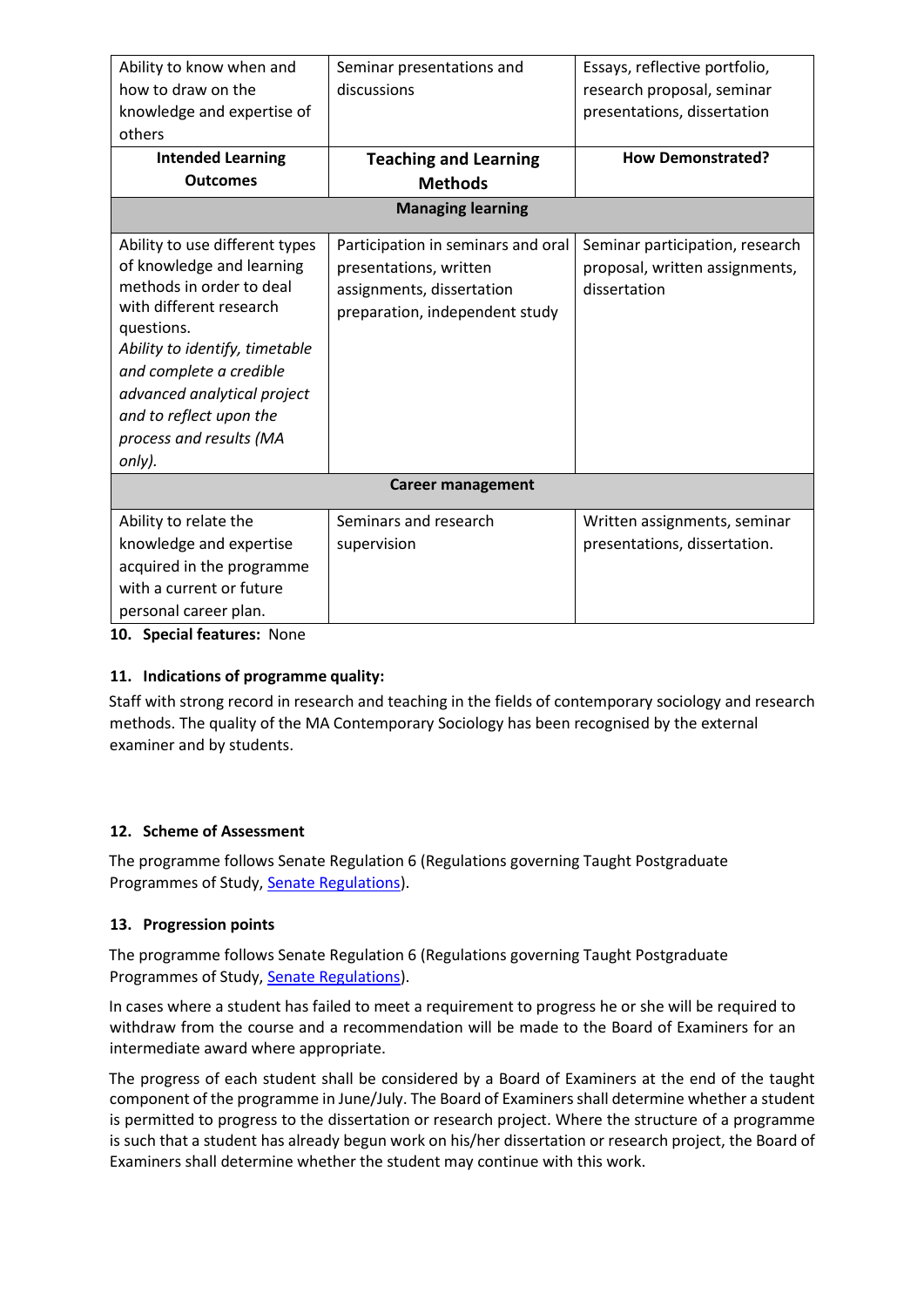Essays are marked anonymously and moderated. Dissertations are also marked by two internal examiners, one of whom is usually the supervisor. A sample of the work is then sent to the external examiner who inspects all fails and distinctions as well as a sample of work that has been passed by the internal examiners. Each student's overall performance is reviewed at the Examination Board after they have completed the course.

#### **14. Rules relating to re-sits or re-submissions:**

The programme will follow Senate Regulation 6 (Regulations governing Taught Postgraduate Programmes of Study, [Senate Regulations\).](http://www2.le.ac.uk/offices/sas2/regulations/general-regulations-for-taught-programmes)

#### **15. Additional information** [e.g. timetable for admissions]

Shared modules with the MSc in Social Research will need to be taken into account in timetabling.

#### **16. External Examiners:**

The details of the External Examiner(s) for this programme and the most recent External Examiners' reports can be found [here.](https://exampapers.le.ac.uk/xmlui/handle/123456789/171)

#### **Appendix 1: Programme structure** (programme regulations)

The MA in Contemporary Sociology consists of five taught core modules, one option, and a supervised research based dissertation.

| Semester 1                                                            | Semester 2                                                             |  |
|-----------------------------------------------------------------------|------------------------------------------------------------------------|--|
| SY7018 Issues in Contemporary Society (30<br>credits)                 | SY7019 Debates in Contemporary Sociology (30<br>Credits)               |  |
| <b>Research Questions to Research design</b><br>(SY7034) (15 Credits) | <b>SY7035 Qualitative Data Collection and Analysis</b><br>(15 Credits) |  |
| <b>SY7043 Exploring the Social World (15 Credits)</b>                 | <b>Option</b> (15 Credits)                                             |  |
| Dissertation (SY7005) (60 Credits)                                    |                                                                        |  |

Options Semester 2:

- New Communication Technologies, Social Media and Digital Politics (SY7038)
- Race and Ethnicity (SY7022)
- Sociology of Sport (SY7020)
- The Cultural Industries: Theory, Policy and Practice (MS7211)
- Gender Politics in Contemporary Media (MS7214)